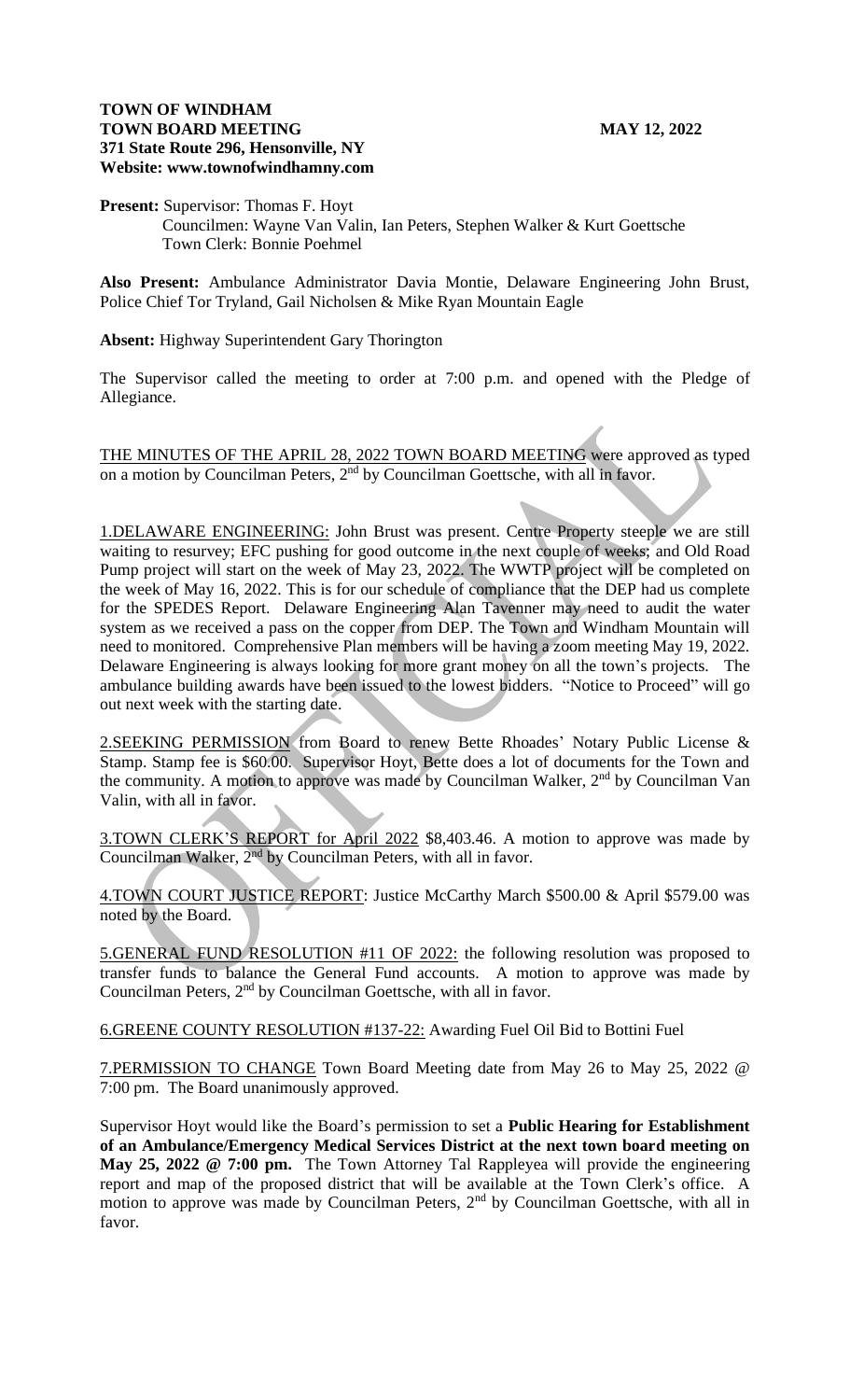### **TOWN BOARD MEETING (CON'T) MAY 12, 2022**

8.AMBULANCE REPORT: Ambulance Administrator Davia Montie was present. The following report was submitted for the Board's review: "*Vehicles:* 96-1 **-** replaced rubber stripping around doors, no longer leaking. 96-2 – using as first out rig, had to order rear passenger side simulator. *Monthly calls:* Total calls for April 2022 - 35; Total calls for April 2021 – 34. YTD (as of 5/11) 211; (Last year 5/10) 149. *Misc.:* I attended a meeting at CMH to discuss the extended wait times that have become a widespread problem among all hospitals. A few guidelines were set in place, but no long-term solutions were reached at this time. Hospitals are severely short staffed, with no end in sight. We are doing well with staffing and covering shifts, as well as having second crews available, two EMT's have recently fill out applications and I am waiting for an application back from a Paramedic. I just completed the paperwork for our agency and narcotics certification renewals and will be sending those back to NYSDOH, our current certifications expire the end of June. *Calls for the Month of April 2022: Calls in Windham: Advanced Life Support (ALS)-8, Basic Life Support (BLS)-1, Refused Medical Assistance (RMA)-1, Public Assist (P/A)-1;* Calls in Jewett: ALS-5, BLS-2, C/C-3, RMA-1; Calls in Cairo: ALS-2, P/A-1 S/B FD-1; Calls in Hunter: ALS-1; Calls in Durham: BLS-1, C/C-1; Greene County EMS: S/B-1; County Coverage: S/B-1. *Total calls for April: 35, Calls turned over to Mutual Aid-Ashland-1. Vehicle Mileage Log for April 2022***:** 96-1: 64,051 and 96-2: 137,141."

9.ASSESSOR'S REPORT: Richard Tollner submitted the following report for the Board's review: "Tentative Roll work has been submitted to Greene County. A good quantity of updates, increments and few decrements in Assessed Values. All is set for Board of Assessment Review Tuesday May  $24^{\text{th}}$ , 2022 from 9:00 am-11:00 am & 6:00 pm-8:00 pm. I have completed meetings with Board members Richard Fournier, Albin Beckmann, and Peter O'Brien as well as alternate Bob Rhoades. They all been updated with my activity and work for this Roll Year in detail. April 2022 Deed transactions were low. There were but 24 deeds submitted, but 50% of those deeds were family or estate or LLC, meaning on those 50% no sale had been consummated, only a transfer from owner to family, or close contacts without payment(s). The office has been loaded with numerous contacts on large projects, both known and in proposition or research stages. A good volume of deed history, site reviews, satellite photography has been delivered to quite a few inquirers. Attorney inquiries on the rise, as our ability to assist them professionally is now common knowledge. Realtor activity remains above normal. Sales prices on Windham area properties and vacant lots remain high as in recent memory. Inventory of lots remains abnormally low…. We continue to grow our contacts database, which continues to expedite taxpayer contacts from Bette Rhoades in water, sewer and sidewalk billing, and Kathy Murray's Property Tax office. The likely volume of these updates exceeds fifty. Site visits increase with larger volume of local projects underway. Added over 100 new site photos in April 2022. Imagine @ 2,200 properties with buildings, and we added 5% more data on them in one month. Final roll is prepped subject to Board of Assessment activity."

10.HIGHWAY REPORT: Highway Superintendent Gary Thorington was not present. Highway Liaison Councilman Van Valin has a few things. The highway department is going quiet well. The paving has been moved a week. The Windham Path is doing good. Supervisor Hoyt wanted the Board to know that the forced main has an issue with it. We have a change over the highway department will take care of this next week. There was a question as to where the sewer & water main was; now they know. The highway department will take care of the switch over at the pump house on Monday. The mowing crews has started mowing at the path, the little league field and the cemeteries.

EXECUTIVE SESSION Councilman Peters made a motion at 7:30 p.m. to recess from the Town Board Meeting to go into Executive Session to discuss a police personnel issue, 2<sup>nd</sup> by Councilman Walker, with all in favor. Police Chief Tor Tryland was allowed to stay. All others in the audience were asked to leave.

RECONVENE MEETING Councilman Van Valin made a motion at 7:43 p.m. to adjourn from Executive Session to reconvene to the Town Board Meeting, 2<sup>nd</sup> by Councilman Walker, with all in favor.

11.POLICE REPORT: Police Chief Tor Tryland was present. The following report was given to the Board by the Chief, "Data recorder for speed should be in place on Friday and we hope to get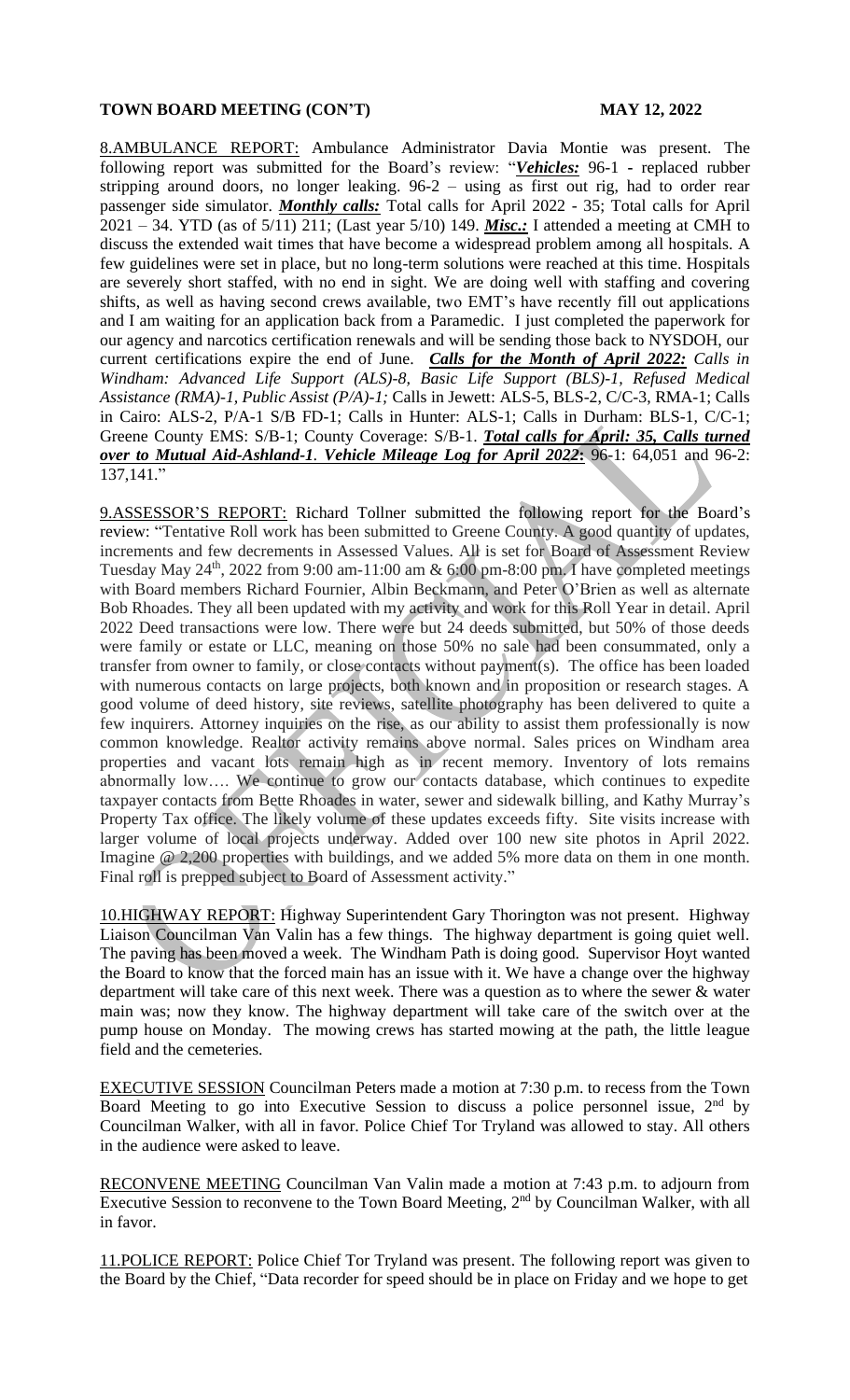# **TOWN BOARD MEETING (CON'T) MAY 12, 2022**

data for a complete week. Vehicle 7F385 needed two new tires. Vehicle had an incident stalling and going into safe mode on Saturday. Back in working order as of Monday, no further incidents. We will be monitoring status and keeping the Board posted. Streetlight out on County Route 65A. School Flashing light by Windham Hardware is not working." The Board was provided with a copy of the following activity report for the month of April: *Arrests-0; Traffic Tickets-1; Traffic Stops-19; Parking Tickets-0; Calls for Service-72; Property Checks-401; EMS Assist-6; Fire Assist-2; and EID, Alarms-5*. (Per the Chief, please do not place all the weight on these numbers as each month is subject to change.)"

12.COMMITTEE REPORT: **Councilman Van Valin** reported the back exit door is here and ready to be installed. The power washing of the town hall building was done this week. Town hall building needs some repair work this year. The Windham Path sign needs repair, Councilman Van Valin is waiting for a quote for the repairs. **Councilman Walker** will be attending the next CWT Meeting by zoom on May 16, 2022. They will be discussing the SAP program and the private sewer haulers issue seems to be resolved. **Councilman Goettsche** has had website issues with the agenda. Recently, Councilman Goettsche and his wife were on the Windham Path. There again is a lot of doggie (poop) bags being left behind from dog owners. Anyone walking the path needs to learn if you carry in, you are responsible to carry out. The Windham Path belongs to the community and the dog owners should have respect for everyone. Supervisor Hoyt, "People need to be responsible for their pets." When the dog owners leave the doggie bags behind; they are being "disrespectful to the Town and the Community". **Councilman Peters** Greene County Paramedics voted NO for the Union Vote. Councilman Peters passed to the Board a draft copy of the "Town of Windham Local Law Regulating Solar Energy Systems". Councilman Peters would like the Board to review and make any changes they think. Councilman Peters would like to set the public hearing at the next board meeting for this local law. **Supervisor Hoyt**, five loads of sand have been ordered for CD Lane Park, three loads have been delivered. Red mulch for the playground will be delivered on Friday. The sand and mulch will be paid for by the Windham Foundation-donation money. The water has been pressured tested. The waste water pump station at the park had a glitch in the system. The maintenance guy for the summer park season is ready to go. The schedule is available and is booked on weekends for people wanting to use the pavilion. We have 4.5 lifeguards have been hired for the summer swimming season. The lifeguards will be staffed till mid-August. The little league field will be getting a delivery of in-field sand; and a new first aid kit has been ordered. May 10, 2022 Attorney Kevin Young, Town Attorney Tal Rappleyea, Supervisor Hoyt, Catskill Center and SAP-DEP meet for a meeting. It was a good conversational meeting for all. Cobleskill College will be bringing in more fish for the park. NY Rising South Street Stormwater project has been started and they are due to complete the project mid-September 2022.

**Supervisor Hoyt** would like permission from the Board to put out for bid on one surplus 1982 homemade trailer in the local town paper. Trailer can be viewed at CD Lane Park. Sealed bids will be accepted until 3:00 p.m. on May 25, 2022 at the Windham Town Clerk's Office. Bids will be opened at 7:00 p.m. on May 25, 2022 at the regular Town Board meeting. A motion to approve was made by Supervisor Hoyt, 2<sup>nd</sup> by Councilman Peters, with all in favor.

GENERAL FUND WARRANT #9-G contained vouchers #391-426, totaling \$26,874.93 was audited and approved for payment on a motion by Councilman Van Valin, 2<sup>nd</sup> by Councilman Goettsche, with all in favor.

HIGHWAY FUND WARRANT #9 contained vouchers #103-105, totaling \$4,413.81 was audited and approved for payment on a motion by Councilman Goettsche,  $2<sup>nd</sup>$  by Councilman Van Valin, with all in favor.

SEWER DISTRICT FUND WARRANT #9 contained vouchers #124-143, totaling \$27,287.28 was audited and approved on a motion by Councilman Van Valin, 2nd by Councilman Goettsche, with all in favor.